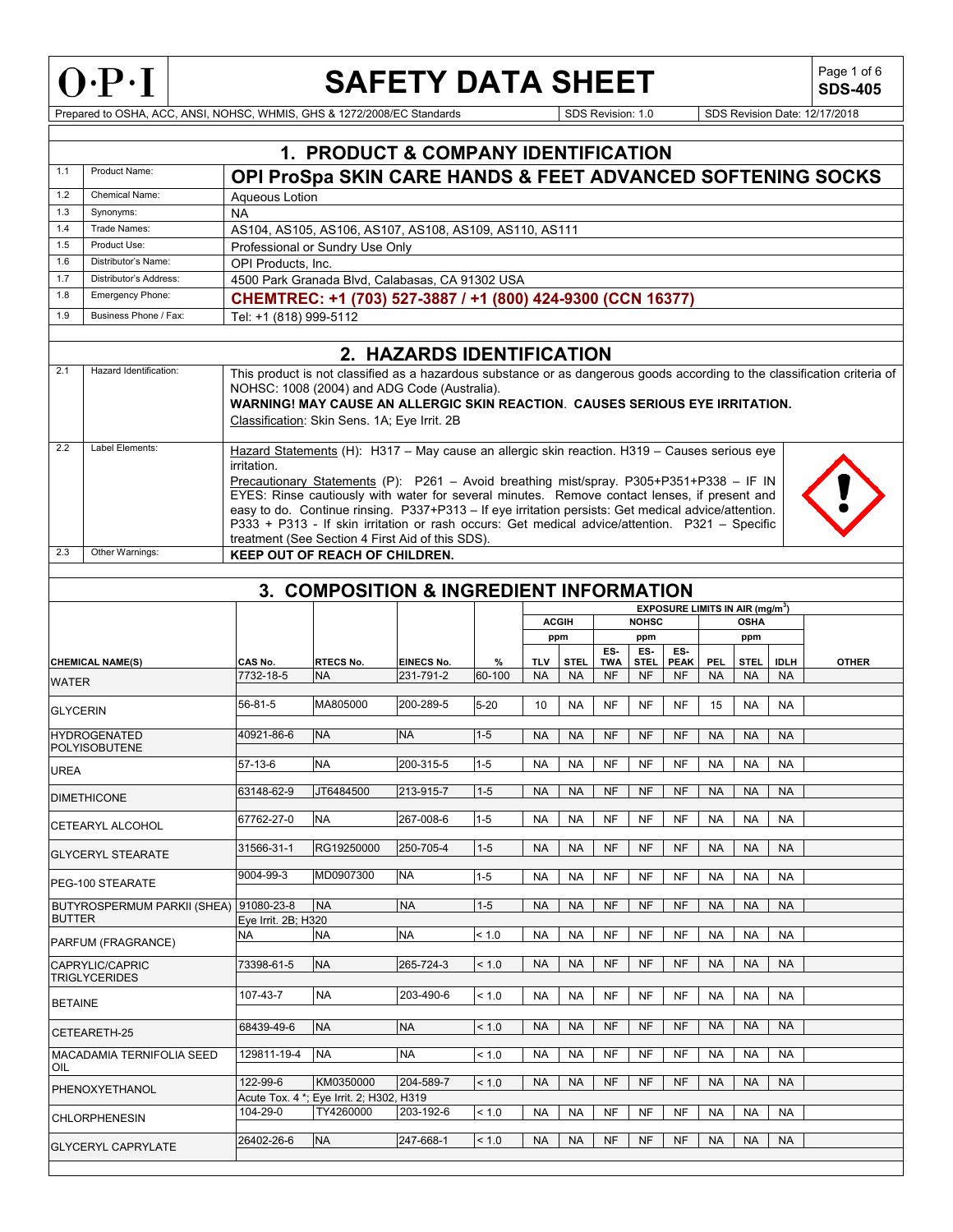

**SDS-405**

Prepared to OSHA, ACC, ANSI, NOHSC, WHMIS, GHS & 1272/2008/EC Standards Superinter Superinter Superinter Superinter Superinter Superinter Superinter Superinter Superinter Superinter Superinter Superinter Superinter Superin

|                              |                        | 3. COMPOSITION & INGREDIENT INFORMATION          |                              |         |                                                  |                     |                   |                    |                    |             |             |             |                                                                                                             |
|------------------------------|------------------------|--------------------------------------------------|------------------------------|---------|--------------------------------------------------|---------------------|-------------------|--------------------|--------------------|-------------|-------------|-------------|-------------------------------------------------------------------------------------------------------------|
|                              |                        |                                                  |                              |         | <b>EXPOSURE LIMITS IN AIR (mg/m<sup>3</sup>)</b> |                     |                   |                    |                    |             |             |             |                                                                                                             |
|                              |                        |                                                  |                              |         |                                                  | <b>ACGIH</b><br>ppm |                   | <b>NOHSC</b>       |                    | <b>OSHA</b> |             |             |                                                                                                             |
|                              |                        |                                                  |                              |         |                                                  |                     |                   | ppm                |                    | ppm         |             |             |                                                                                                             |
| <b>CHEMICAL NAME(S)</b>      | CAS No.                | <b>RTECS No.</b>                                 | <b>EINECS No.</b>            | %       | <b>TLV</b>                                       | <b>STEL</b>         | ES-<br><b>TWA</b> | ES-<br><b>STEL</b> | ES-<br><b>PEAK</b> | PEL         | <b>STEL</b> | <b>IDLH</b> | <b>OTHER</b>                                                                                                |
| ACRYLATES/C10-30 ALKYL       | <b>NA</b>              | <b>NA</b>                                        | <b>NA</b>                    | < 1.0   | <b>NA</b>                                        | <b>NA</b>           | <b>NF</b>         | <b>NF</b>          | <b>NF</b>          | <b>NA</b>   | <b>NA</b>   | <b>NA</b>   |                                                                                                             |
| <b>ACRYLATE CROSSPOLYMER</b> |                        |                                                  |                              |         |                                                  |                     |                   |                    |                    |             |             |             |                                                                                                             |
| <b>PANTHENOL</b>             | $81 - 13 - 0$          | <b>NA</b>                                        | 201-327-3                    | < 1.0   | <b>NA</b>                                        | <b>NA</b>           | <b>NF</b>         | <b>NF</b>          | <b>NF</b>          | <b>NA</b>   | <b>NA</b>   | <b>NA</b>   |                                                                                                             |
|                              | 98-92-0                | <b>NA</b>                                        | 202-713-4                    | < 1.0   | <b>NA</b>                                        | <b>NA</b>           | <b>NF</b>         | <b>NF</b>          | <b>NF</b>          | <b>NA</b>   | <b>NA</b>   | <b>NA</b>   |                                                                                                             |
| <b>NIACINAMIDE</b>           |                        |                                                  |                              |         |                                                  |                     |                   |                    |                    |             |             |             |                                                                                                             |
| <b>XANTHAN GUM</b>           | 11138-66-2             | <b>NA</b>                                        | 234-394-2                    | < 1.0   | <b>NA</b>                                        | <b>NA</b>           | <b>NF</b>         | <b>NF</b>          | <b>NF</b>          | <b>NA</b>   | <b>NA</b>   | <b>NA</b>   |                                                                                                             |
|                              |                        |                                                  |                              |         |                                                  |                     |                   |                    |                    |             |             |             |                                                                                                             |
| <b>ALLANTOIN</b>             | 97-59-6                | <b>NA</b>                                        | 202-592-8                    | < 1.0   | <b>NA</b>                                        | <b>NA</b>           | <b>NF</b>         | <b>NF</b>          | <b>NF</b>          | <b>NA</b>   | <b>NA</b>   | <b>NA</b>   | <b>ALLERGEN</b>                                                                                             |
|                              |                        |                                                  |                              |         |                                                  |                     |                   |                    |                    |             |             |             |                                                                                                             |
| <b>DISODIUM EDTA</b>         | 139-33-3               | <b>NA</b>                                        | 205-358-3                    | < 0.1   | <b>NA</b>                                        | <b>NA</b>           | <b>NF</b>         | <b>NF</b>          | <b>NF</b>          | <b>NA</b>   | <b>NA</b>   | <b>NA</b>   |                                                                                                             |
|                              |                        |                                                  |                              |         |                                                  |                     |                   |                    |                    |             |             |             |                                                                                                             |
| <b>PROPYLENE GLYCOL</b>      | 57-55-6                | TY2000000                                        | 200-338-0                    | < 0.1   | <b>NA</b>                                        | <b>NA</b>           | 474               | <b>NF</b>          | <b>NF</b>          | <b>NA</b>   | <b>NA</b>   | <b>NA</b>   |                                                                                                             |
|                              |                        |                                                  |                              |         |                                                  |                     |                   |                    |                    |             |             |             |                                                                                                             |
| <b>TOCOPHERYL ACETATE</b>    | 7695-91-2              | GA8747000                                        | 231-710-0                    | < 0.1   | <b>NA</b>                                        | <b>NA</b>           | <b>NF</b>         | <b>NF</b>          | <b>NF</b>          | <b>NA</b>   | <b>NA</b>   | <b>NA</b>   |                                                                                                             |
|                              |                        |                                                  |                              |         |                                                  |                     |                   |                    |                    |             |             |             |                                                                                                             |
| <b>BHT (BUTYLATED</b>        | 128-37-0               | GO78775000                                       | 204-881-4                    | < 0.1   | 2                                                | <b>NA</b>           | 10                | <b>NF</b>          | <b>NF</b>          | 10          | <b>NA</b>   | <b>NA</b>   |                                                                                                             |
| HYDROXYTOLUENE)              |                        | Acute Aq. Tox. 1; Chronic Aq. Tox. 1; H400, H410 |                              |         |                                                  |                     |                   |                    |                    |             |             |             |                                                                                                             |
|                              | 1310-73-2              | WB4900000                                        | 215-185-5                    | $0 - 1$ | (2)                                              | <b>NA</b>           | (2)               | <b>NF</b>          | <b>NF</b>          | (2)         | <b>NA</b>   | (10)        | (2) NIOSH                                                                                                   |
| SODIUM HYDROXIDE             | Skin Corr. 1A; 1; H314 |                                                  |                              |         |                                                  |                     |                   |                    |                    |             |             |             |                                                                                                             |
| COCOS NUCIFERA (COCONUT)     | 8001-31-8              | GG6040000                                        | 232-282-8                    | < 0.1   | <b>NA</b>                                        | <b>NA</b>           | <b>NF</b>         | <b>NF</b>          | <b>NF</b>          | <b>NA</b>   | <b>NA</b>   | <b>NA</b>   |                                                                                                             |
| OIL                          |                        |                                                  |                              |         |                                                  |                     |                   |                    |                    |             |             |             |                                                                                                             |
| ALOE BARBADENSIS LEAF JUICE  | 85507-69-3             | <b>NA</b>                                        | 287-390-8                    | < 0.1   | <b>NA</b>                                        | <b>NA</b>           | <b>NF</b>         | <b>NF</b>          | <b>NF</b>          | <b>NA</b>   | <b>NA</b>   | <b>NA</b>   |                                                                                                             |
|                              |                        |                                                  |                              |         |                                                  |                     |                   |                    |                    |             |             |             |                                                                                                             |
|                              |                        |                                                  |                              |         |                                                  |                     |                   |                    |                    |             |             |             |                                                                                                             |
|                              |                        |                                                  | <b>4. FIRST AID MEASURES</b> |         |                                                  |                     |                   |                    |                    |             |             |             |                                                                                                             |
| First Aid:<br>4.1            | Ingestion:             |                                                  |                              |         |                                                  |                     |                   |                    |                    |             |             |             | If ingested, do not induce vomiting. Drink plenty of water or milk IMMEDIATELY. If the patient is vomiting, |

| 4.1 | First Aid:                                           | Ingestion:  | If ingested, do not induce vomiting. Drink plenty of water or milk IMMEDIATELY. If the patient is vomiting,<br>continue to offer plenty of water or milk. Never give water or milk to an unconscious person. Contact the<br>nearest Poison Control Center or local emergency number. Provide an estimate of the time and amount of<br>the substance that was swallowed. |                                                                                                                                                                                    |                             |  |          |  |  |  |  |
|-----|------------------------------------------------------|-------------|-------------------------------------------------------------------------------------------------------------------------------------------------------------------------------------------------------------------------------------------------------------------------------------------------------------------------------------------------------------------------|------------------------------------------------------------------------------------------------------------------------------------------------------------------------------------|-----------------------------|--|----------|--|--|--|--|
|     |                                                      | Eyes:       | If product is in the eyes, flush with copious amounts of lukewarm water for at least 15 minutes. Open and<br>close eyelid(s) to ensure thorough irrigation. If problem persists, consult a physician.                                                                                                                                                                   |                                                                                                                                                                                    |                             |  |          |  |  |  |  |
|     |                                                      | Skin:       | Remove victim to fresh air at once.                                                                                                                                                                                                                                                                                                                                     | If redness, dryness or other signs of irritation to the skin develop, wash affected skin areas with plenty of<br>warm water and soap. If irritation persists, consult a physician. |                             |  |          |  |  |  |  |
|     |                                                      | Inhalation: |                                                                                                                                                                                                                                                                                                                                                                         |                                                                                                                                                                                    |                             |  |          |  |  |  |  |
| 4.2 | Effects of Exposure:                                 | Ingestion:  | If product is swallowed, may cause nausea, vomiting and/or diarrhea.                                                                                                                                                                                                                                                                                                    |                                                                                                                                                                                    |                             |  |          |  |  |  |  |
|     |                                                      | Eyes:       | Slightly irritating to the eyes.                                                                                                                                                                                                                                                                                                                                        |                                                                                                                                                                                    |                             |  |          |  |  |  |  |
|     |                                                      | Skin:       | May be irritating to skin in some sensitive individuals, especially after prolonged contact.                                                                                                                                                                                                                                                                            |                                                                                                                                                                                    |                             |  |          |  |  |  |  |
|     |                                                      | Inhalation: | Inhalation is unlikely; however, vapors of this product may be slightly irritating to some sensitive<br>individuals                                                                                                                                                                                                                                                     |                                                                                                                                                                                    |                             |  |          |  |  |  |  |
| 4.3 | Symptoms of Overexposure:                            |             | Symptoms of overexposure may include redness, itching, and irritation.                                                                                                                                                                                                                                                                                                  |                                                                                                                                                                                    |                             |  |          |  |  |  |  |
| 4.4 | Acute Health Effects:                                |             | Redness, itching, and irritation of skin at the site of contact for some sensitive individuals.                                                                                                                                                                                                                                                                         |                                                                                                                                                                                    |                             |  |          |  |  |  |  |
| 4.5 | Chronic Health Effects:                              |             | No chronic health effects are known, although symptoms and discomfort may occur for several days following<br>overexposure following ingestion. Components in the fragrance, contained in very small quantities in this product, may<br>be mild allergens to some sensitive individuals.                                                                                |                                                                                                                                                                                    |                             |  |          |  |  |  |  |
| 4.6 | Target Organs:                                       | Eyes, Skin  |                                                                                                                                                                                                                                                                                                                                                                         |                                                                                                                                                                                    |                             |  |          |  |  |  |  |
| 4.7 | <b>Medical Conditions</b><br>Aggravated by Exposure: | None known. |                                                                                                                                                                                                                                                                                                                                                                         | <b>HEALTH</b>                                                                                                                                                                      |                             |  | 1        |  |  |  |  |
|     |                                                      |             |                                                                                                                                                                                                                                                                                                                                                                         | <b>FLAMMABILITY</b>                                                                                                                                                                |                             |  | 0        |  |  |  |  |
|     |                                                      |             |                                                                                                                                                                                                                                                                                                                                                                         |                                                                                                                                                                                    | <b>PHYSICAL HAZARDS</b>     |  | $\bf{0}$ |  |  |  |  |
|     |                                                      |             |                                                                                                                                                                                                                                                                                                                                                                         |                                                                                                                                                                                    | <b>PROTECTIVE EQUIPMENT</b> |  | B        |  |  |  |  |
|     |                                                      |             |                                                                                                                                                                                                                                                                                                                                                                         | <b>EYES</b>                                                                                                                                                                        | <b>SKIN</b>                 |  |          |  |  |  |  |
|     |                                                      |             |                                                                                                                                                                                                                                                                                                                                                                         |                                                                                                                                                                                    |                             |  |          |  |  |  |  |

| <b>5. FIREFIGHTING MEASURES</b> |                                 |                                                                                                                                                                                                                                                                                                                                                                                                  |          |  |  |  |  |  |
|---------------------------------|---------------------------------|--------------------------------------------------------------------------------------------------------------------------------------------------------------------------------------------------------------------------------------------------------------------------------------------------------------------------------------------------------------------------------------------------|----------|--|--|--|--|--|
| 5.1                             | Fire & Explosion Hazards:       | This product is non-flammable. When exposed to high temperatures, may produce hazardous<br>decomposition products such as oxides of carbon (e.g., CO, CO <sub>2</sub> ) and nitrogen (e.g., NO <sub>x</sub> ) and  <br>smoke.                                                                                                                                                                    | $\bf{0}$ |  |  |  |  |  |
| 5.2                             | <b>Extinguishing Methods:</b>   | Water, Foam, CO <sub>2</sub> , Dry Chemical                                                                                                                                                                                                                                                                                                                                                      |          |  |  |  |  |  |
| 5.3                             | <b>Firefighting Procedures:</b> | First responders should wear eye protection. Structural fire fighters must wear full protective<br>equipment and MSHA/NIOSH-approved self-contained breathing apparatus. If possible, prevent<br>runoff water from entering storm drains, bodies of water, or other environmentally sensitive areas.<br>If necessary, rinse contaminated equipment with soapy water before returning to service. |          |  |  |  |  |  |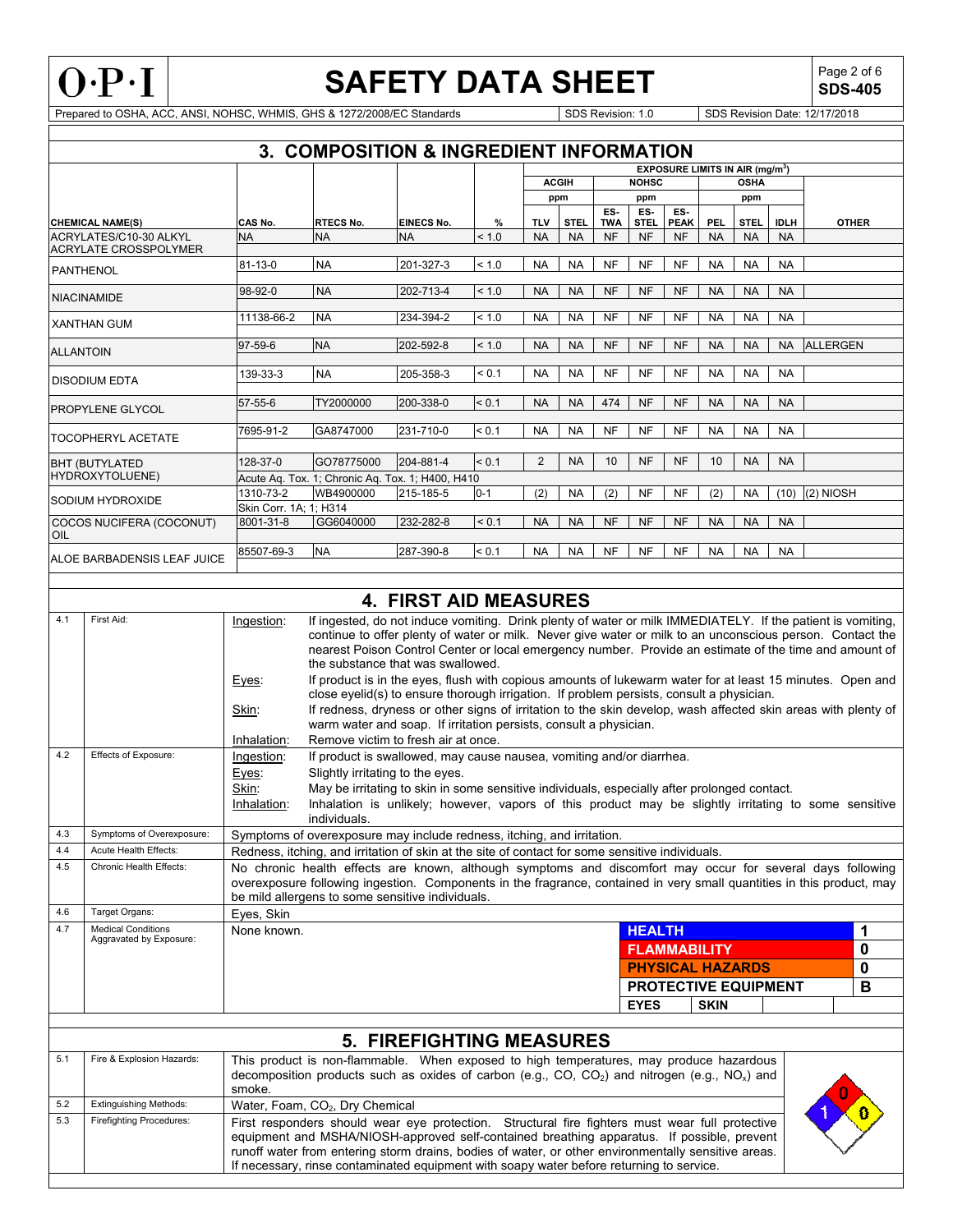

**SDS-405**

Prepared to OSHA, ACC, ANSI, NOHSC, WHMIS, GHS & 1272/2008/EC Standards Superinter Superinter Superinter Superinter Superinter Superinter Superinter Superinter Superinter Superinter Superinter Superinter Superinter Superin

|              |                                                                                                                                                                                                                                                                                                                                                                                                                                                                                                                                                                                                                                                                                                                                                                                                                                                                                                                                                                                                                                                                                                                          | <b>6. ACCIDENTAL RELEASE MEASURES</b>                                                                                                                                                                                                                                |            |              |                   |                    |                   |            |             |              |              |
|--------------|--------------------------------------------------------------------------------------------------------------------------------------------------------------------------------------------------------------------------------------------------------------------------------------------------------------------------------------------------------------------------------------------------------------------------------------------------------------------------------------------------------------------------------------------------------------------------------------------------------------------------------------------------------------------------------------------------------------------------------------------------------------------------------------------------------------------------------------------------------------------------------------------------------------------------------------------------------------------------------------------------------------------------------------------------------------------------------------------------------------------------|----------------------------------------------------------------------------------------------------------------------------------------------------------------------------------------------------------------------------------------------------------------------|------------|--------------|-------------------|--------------------|-------------------|------------|-------------|--------------|--------------|
| 6.1          | Before cleaning any spill or leak, individuals involved in spill cleanup must wear appropriate Personal Protective<br>Spills:<br>Equipment.<br>For small spills (e.g., < 1 gallon (3.8 L)) wear appropriate personal protective equipment (e.g., goggles, gloves). Remove<br>spilled material with absorbent material and place into appropriate closed container(s) for disposal. Dispose of properly<br>in accordance with local, state and federal regulations. Wash all affected areas and outside of container with plenty of<br>warm water and soap. Remove any contaminated clothing and wash thoroughly before reuse.<br>For large spills (e.g., $\geq 1$ gallon (3.8 L)), deny entry to all unprotected individuals. Dike and contain spill with inert<br>material (e.g., sand or earth). Transfer liquid to containers for recovery or disposal and solid diking material to separate<br>containers for proper disposal. Remove contaminated clothing promptly and wash affected skin areas with soap and<br>water. Keep spills and cleaning runoffs out of drains, municipal sewers and open bodies of water. |                                                                                                                                                                                                                                                                      |            |              |                   |                    |                   |            |             |              |              |
|              |                                                                                                                                                                                                                                                                                                                                                                                                                                                                                                                                                                                                                                                                                                                                                                                                                                                                                                                                                                                                                                                                                                                          | 7. HANDLING & STORAGE INFORMATION                                                                                                                                                                                                                                    |            |              |                   |                    |                   |            |             |              |              |
| 7.1          | Work & Hygiene Practices:                                                                                                                                                                                                                                                                                                                                                                                                                                                                                                                                                                                                                                                                                                                                                                                                                                                                                                                                                                                                                                                                                                | Avoid eye contact.                                                                                                                                                                                                                                                   |            |              |                   |                    |                   |            |             |              |              |
| 7.2          | Storage & Handling:                                                                                                                                                                                                                                                                                                                                                                                                                                                                                                                                                                                                                                                                                                                                                                                                                                                                                                                                                                                                                                                                                                      | Use and store in a cool, dry, well-ventilated location (e.g., local exhaust ventilation, fans). Do not store in damaged or<br>unmarked containers or storage devices. Keep containers securely closed when not in use.                                               |            |              |                   |                    |                   |            |             |              |              |
| 7.3          | <b>Special Precautions:</b>                                                                                                                                                                                                                                                                                                                                                                                                                                                                                                                                                                                                                                                                                                                                                                                                                                                                                                                                                                                                                                                                                              | Spilled material may present a slipping hazard if left unattended. Clean all spills promptly.                                                                                                                                                                        |            |              |                   |                    |                   |            |             |              |              |
|              |                                                                                                                                                                                                                                                                                                                                                                                                                                                                                                                                                                                                                                                                                                                                                                                                                                                                                                                                                                                                                                                                                                                          | 8. EXPOSURE CONTROLS & PERSONAL PROTECTION                                                                                                                                                                                                                           |            |              |                   |                    |                   |            |             |              |              |
| 8.1          | <b>Exposure Limits:</b>                                                                                                                                                                                                                                                                                                                                                                                                                                                                                                                                                                                                                                                                                                                                                                                                                                                                                                                                                                                                                                                                                                  |                                                                                                                                                                                                                                                                      |            | <b>ACGIH</b> |                   | <b>NOHSC</b>       |                   |            | <b>OSHA</b> |              | <b>OTHER</b> |
|              | ppm $(mg/m3)$                                                                                                                                                                                                                                                                                                                                                                                                                                                                                                                                                                                                                                                                                                                                                                                                                                                                                                                                                                                                                                                                                                            | <b>CHEMICAL NAME(S)</b>                                                                                                                                                                                                                                              | <b>TLV</b> | <b>STEL</b>  | ES-<br><b>TWA</b> | ES-<br><b>STEL</b> | FS<br><b>PEAK</b> | <b>PEL</b> | <b>STEL</b> | <b>IDLII</b> |              |
|              |                                                                                                                                                                                                                                                                                                                                                                                                                                                                                                                                                                                                                                                                                                                                                                                                                                                                                                                                                                                                                                                                                                                          | <b>GLYCERIN</b>                                                                                                                                                                                                                                                      | 10         | <b>NA</b>    | <b>NF</b>         | <b>NF</b>          | NF                | 15         | <b>NA</b>   | <b>NA</b>    |              |
|              |                                                                                                                                                                                                                                                                                                                                                                                                                                                                                                                                                                                                                                                                                                                                                                                                                                                                                                                                                                                                                                                                                                                          | PROPYLENE GLYCOL                                                                                                                                                                                                                                                     | <b>NA</b>  | <b>NA</b>    | 474               | <b>NF</b>          | <b>NF</b>         | <b>NA</b>  | <b>NA</b>   | <b>NA</b>    |              |
|              |                                                                                                                                                                                                                                                                                                                                                                                                                                                                                                                                                                                                                                                                                                                                                                                                                                                                                                                                                                                                                                                                                                                          | <b>BHT (BUTYLATED</b><br>HYDROXYTOLUENE)                                                                                                                                                                                                                             | 2          | <b>NA</b>    | 10                | NF                 | NF                | 10         | <b>NA</b>   | NA           |              |
|              |                                                                                                                                                                                                                                                                                                                                                                                                                                                                                                                                                                                                                                                                                                                                                                                                                                                                                                                                                                                                                                                                                                                          | SODIUM HYDROXIDE                                                                                                                                                                                                                                                     | (2)        | <b>NA</b>    | (2)               | <b>NF</b>          | <b>NF</b>         | (2)        | <b>NA</b>   | (10)         | $(2)$ NIOSH  |
| 8.2          | Ventilation & Engineering<br>Controls:                                                                                                                                                                                                                                                                                                                                                                                                                                                                                                                                                                                                                                                                                                                                                                                                                                                                                                                                                                                                                                                                                   | When working with large quantities of product, provide adequate ventilation (e.g., local exhaust ventilation, fans).<br>Ensure that an eyewash station, sink or washbasin is available in case of exposure to eyes.                                                  |            |              |                   |                    |                   |            |             |              |              |
| 8.3          | Respiratory Protection:                                                                                                                                                                                                                                                                                                                                                                                                                                                                                                                                                                                                                                                                                                                                                                                                                                                                                                                                                                                                                                                                                                  | None required if used in a well-ventilated area                                                                                                                                                                                                                      |            |              |                   |                    |                   |            |             |              |              |
| 8.4          | Eye Protection:                                                                                                                                                                                                                                                                                                                                                                                                                                                                                                                                                                                                                                                                                                                                                                                                                                                                                                                                                                                                                                                                                                          |                                                                                                                                                                                                                                                                      |            |              |                   |                    |                   |            |             |              |              |
| 8.5          | Hand Protection:                                                                                                                                                                                                                                                                                                                                                                                                                                                                                                                                                                                                                                                                                                                                                                                                                                                                                                                                                                                                                                                                                                         | Avoid eye contact. Protective eyewear (e.g., safety glasses with side-shield) is recommended at<br>$\bigcirc$<br>all times when handling this product. Always use protective eyewear when cleaning spills or leaks.<br>None required under normal conditions of use. |            |              |                   |                    |                   |            |             |              |              |
| 8.6          | <b>Body Protection:</b>                                                                                                                                                                                                                                                                                                                                                                                                                                                                                                                                                                                                                                                                                                                                                                                                                                                                                                                                                                                                                                                                                                  |                                                                                                                                                                                                                                                                      |            |              |                   |                    |                   |            |             |              |              |
|              | None required under normal conditions of use.                                                                                                                                                                                                                                                                                                                                                                                                                                                                                                                                                                                                                                                                                                                                                                                                                                                                                                                                                                                                                                                                            |                                                                                                                                                                                                                                                                      |            |              |                   |                    |                   |            |             |              |              |
|              |                                                                                                                                                                                                                                                                                                                                                                                                                                                                                                                                                                                                                                                                                                                                                                                                                                                                                                                                                                                                                                                                                                                          | 9. PHYSICAL & CHEMICAL PROPERTIES                                                                                                                                                                                                                                    |            |              |                   |                    |                   |            |             |              |              |
| 9.1          | Appearance:                                                                                                                                                                                                                                                                                                                                                                                                                                                                                                                                                                                                                                                                                                                                                                                                                                                                                                                                                                                                                                                                                                              | Semi-viscous lotion                                                                                                                                                                                                                                                  |            |              |                   |                    |                   |            |             |              |              |
| 9.2          | Odor:                                                                                                                                                                                                                                                                                                                                                                                                                                                                                                                                                                                                                                                                                                                                                                                                                                                                                                                                                                                                                                                                                                                    | Apple spice odor                                                                                                                                                                                                                                                     |            |              |                   |                    |                   |            |             |              |              |
| 9.3          | Odor Threshold:                                                                                                                                                                                                                                                                                                                                                                                                                                                                                                                                                                                                                                                                                                                                                                                                                                                                                                                                                                                                                                                                                                          | <b>ND</b>                                                                                                                                                                                                                                                            |            |              |                   |                    |                   |            |             |              |              |
| 9.4          | pH:                                                                                                                                                                                                                                                                                                                                                                                                                                                                                                                                                                                                                                                                                                                                                                                                                                                                                                                                                                                                                                                                                                                      | <b>NA</b>                                                                                                                                                                                                                                                            |            |              |                   |                    |                   |            |             |              |              |
| 9.5          | Melting Point/Freezing Point:                                                                                                                                                                                                                                                                                                                                                                                                                                                                                                                                                                                                                                                                                                                                                                                                                                                                                                                                                                                                                                                                                            | <b>ND</b>                                                                                                                                                                                                                                                            |            |              |                   |                    |                   |            |             |              |              |
| 9.6          | Initial Boiling Point/Boiling                                                                                                                                                                                                                                                                                                                                                                                                                                                                                                                                                                                                                                                                                                                                                                                                                                                                                                                                                                                                                                                                                            | <b>ND</b>                                                                                                                                                                                                                                                            |            |              |                   |                    |                   |            |             |              |              |
| 9.7          | Range:<br>Flashpoint:                                                                                                                                                                                                                                                                                                                                                                                                                                                                                                                                                                                                                                                                                                                                                                                                                                                                                                                                                                                                                                                                                                    |                                                                                                                                                                                                                                                                      |            |              |                   |                    |                   |            |             |              |              |
| 9.8          | Upper/Lower Flammability                                                                                                                                                                                                                                                                                                                                                                                                                                                                                                                                                                                                                                                                                                                                                                                                                                                                                                                                                                                                                                                                                                 | This product is non-flammable.                                                                                                                                                                                                                                       |            |              |                   |                    |                   |            |             |              |              |
|              | Limits:                                                                                                                                                                                                                                                                                                                                                                                                                                                                                                                                                                                                                                                                                                                                                                                                                                                                                                                                                                                                                                                                                                                  | <b>NA</b>                                                                                                                                                                                                                                                            |            |              |                   |                    |                   |            |             |              |              |
| 9.9          | Vapor Pressure:                                                                                                                                                                                                                                                                                                                                                                                                                                                                                                                                                                                                                                                                                                                                                                                                                                                                                                                                                                                                                                                                                                          | ND                                                                                                                                                                                                                                                                   |            |              |                   |                    |                   |            |             |              |              |
| 9.10         | Vapor Density:                                                                                                                                                                                                                                                                                                                                                                                                                                                                                                                                                                                                                                                                                                                                                                                                                                                                                                                                                                                                                                                                                                           | <b>NA</b>                                                                                                                                                                                                                                                            |            |              |                   |                    |                   |            |             |              |              |
| 9.11         | Relative Density:                                                                                                                                                                                                                                                                                                                                                                                                                                                                                                                                                                                                                                                                                                                                                                                                                                                                                                                                                                                                                                                                                                        | <b>NA</b>                                                                                                                                                                                                                                                            |            |              |                   |                    |                   |            |             |              |              |
| 9.12         | Solubility:                                                                                                                                                                                                                                                                                                                                                                                                                                                                                                                                                                                                                                                                                                                                                                                                                                                                                                                                                                                                                                                                                                              | Soluble in water                                                                                                                                                                                                                                                     |            |              |                   |                    |                   |            |             |              |              |
| 9.13         | Partition Coefficient (log Pow):                                                                                                                                                                                                                                                                                                                                                                                                                                                                                                                                                                                                                                                                                                                                                                                                                                                                                                                                                                                                                                                                                         | <b>NA</b>                                                                                                                                                                                                                                                            |            |              |                   |                    |                   |            |             |              |              |
| 9.14         | Autoignition Temperature:<br>Decomposition Temperature:                                                                                                                                                                                                                                                                                                                                                                                                                                                                                                                                                                                                                                                                                                                                                                                                                                                                                                                                                                                                                                                                  | <b>NA</b>                                                                                                                                                                                                                                                            |            |              |                   |                    |                   |            |             |              |              |
| 9.15<br>9.16 | Viscosity:                                                                                                                                                                                                                                                                                                                                                                                                                                                                                                                                                                                                                                                                                                                                                                                                                                                                                                                                                                                                                                                                                                               | <b>NA</b>                                                                                                                                                                                                                                                            |            |              |                   |                    |                   |            |             |              |              |
| 9.17         | Other Information:                                                                                                                                                                                                                                                                                                                                                                                                                                                                                                                                                                                                                                                                                                                                                                                                                                                                                                                                                                                                                                                                                                       | <b>NA</b>                                                                                                                                                                                                                                                            |            |              |                   |                    |                   |            |             |              |              |
|              |                                                                                                                                                                                                                                                                                                                                                                                                                                                                                                                                                                                                                                                                                                                                                                                                                                                                                                                                                                                                                                                                                                                          | <b>NA</b>                                                                                                                                                                                                                                                            |            |              |                   |                    |                   |            |             |              |              |
|              |                                                                                                                                                                                                                                                                                                                                                                                                                                                                                                                                                                                                                                                                                                                                                                                                                                                                                                                                                                                                                                                                                                                          | <b>10. STABILITY &amp; REACTIVITY</b>                                                                                                                                                                                                                                |            |              |                   |                    |                   |            |             |              |              |
| 10.1         | Stability:                                                                                                                                                                                                                                                                                                                                                                                                                                                                                                                                                                                                                                                                                                                                                                                                                                                                                                                                                                                                                                                                                                               | This product is stable.                                                                                                                                                                                                                                              |            |              |                   |                    |                   |            |             |              |              |
| 10.2         | Hazardous Decomposition<br>Products:                                                                                                                                                                                                                                                                                                                                                                                                                                                                                                                                                                                                                                                                                                                                                                                                                                                                                                                                                                                                                                                                                     | Oxides of carbon and nitrogen.                                                                                                                                                                                                                                       |            |              |                   |                    |                   |            |             |              |              |
| 10.3         | Hazardous Polymerization:                                                                                                                                                                                                                                                                                                                                                                                                                                                                                                                                                                                                                                                                                                                                                                                                                                                                                                                                                                                                                                                                                                | Will not occur.                                                                                                                                                                                                                                                      |            |              |                   |                    |                   |            |             |              |              |
| 10.4         | Conditions to Avoid:                                                                                                                                                                                                                                                                                                                                                                                                                                                                                                                                                                                                                                                                                                                                                                                                                                                                                                                                                                                                                                                                                                     | Open flames, sparks, high heat and direct sunlight.                                                                                                                                                                                                                  |            |              |                   |                    |                   |            |             |              |              |
| 10.5         | Incompatible Substances:                                                                                                                                                                                                                                                                                                                                                                                                                                                                                                                                                                                                                                                                                                                                                                                                                                                                                                                                                                                                                                                                                                 | None known.                                                                                                                                                                                                                                                          |            |              |                   |                    |                   |            |             |              |              |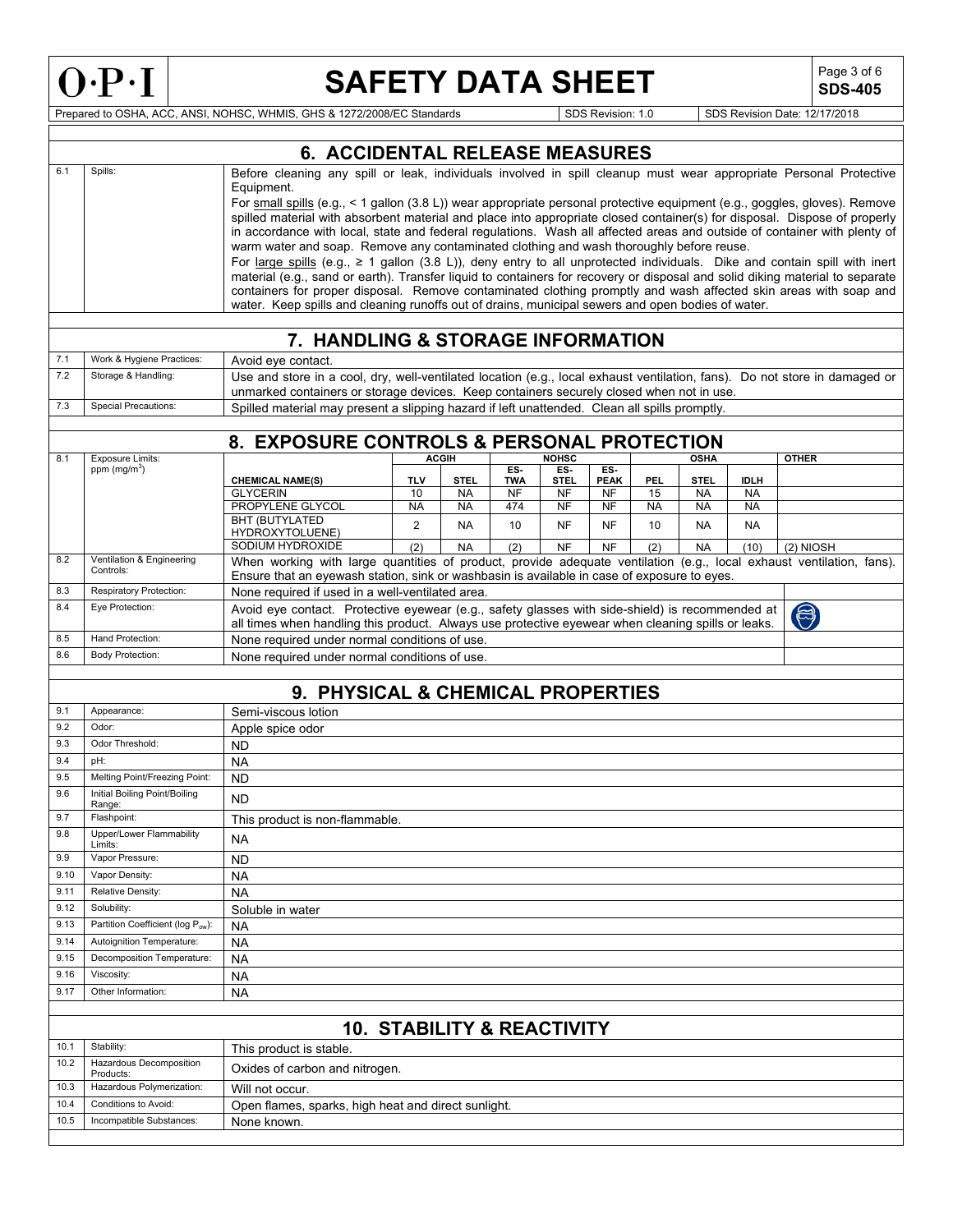

**SDS-405**

Prepared to OSHA, ACC, ANSI, NOHSC, WHMIS, GHS & 1272/2008/EC Standards SDS Revision: 1.0 SDS Revision Date: 12/17/2018

|      |                                               | <b>11. TOXICOLOGICAL INFORMATION</b>                                                                                                                                                                                                                                                                                                                                                                                                                                                                                                                                                                                      |  |
|------|-----------------------------------------------|---------------------------------------------------------------------------------------------------------------------------------------------------------------------------------------------------------------------------------------------------------------------------------------------------------------------------------------------------------------------------------------------------------------------------------------------------------------------------------------------------------------------------------------------------------------------------------------------------------------------------|--|
| 11.1 | Routes of Entry:                              | Inhalation:<br>Absorption:<br>Ingestion:<br>NO.<br><b>YES</b><br><b>YES</b>                                                                                                                                                                                                                                                                                                                                                                                                                                                                                                                                               |  |
| 11.2 | <b>Toxicity Data:</b>                         | The product has not been tested on animals to obtain toxicological data. There are toxicology data for the components<br>of this product, which are found in the scientific literature. This data has not been presented in this document.                                                                                                                                                                                                                                                                                                                                                                                |  |
| 11.3 | Acute Toxicity:                               | See Section 4.4                                                                                                                                                                                                                                                                                                                                                                                                                                                                                                                                                                                                           |  |
| 11.4 | Chronic Toxicity:                             | See Section 4.5                                                                                                                                                                                                                                                                                                                                                                                                                                                                                                                                                                                                           |  |
| 11.5 | Suspected Carcinogen:                         | This product contains BHT (Butylated Hydroxytoluene), which is not carcinogenic to humans, but is listed as Group 3<br>carcinogens by the IARC                                                                                                                                                                                                                                                                                                                                                                                                                                                                            |  |
| 11.6 | Reproductive Toxicity:                        | This product is not reported to produce reproductive toxicity in humans.                                                                                                                                                                                                                                                                                                                                                                                                                                                                                                                                                  |  |
|      | Mutagenicity:                                 | This product is not reported to produce mutagenic effects in humans.                                                                                                                                                                                                                                                                                                                                                                                                                                                                                                                                                      |  |
|      | Embryotoxicity:                               | This product is not reported to produce embryotoxic effects in humans.                                                                                                                                                                                                                                                                                                                                                                                                                                                                                                                                                    |  |
|      | Teratogenicity:                               | This product is not reported to produce teratogenic effects in humans.                                                                                                                                                                                                                                                                                                                                                                                                                                                                                                                                                    |  |
|      | Reproductive Toxicity:                        | This product is not reported to produce reproductive effects in humans.                                                                                                                                                                                                                                                                                                                                                                                                                                                                                                                                                   |  |
| 11.7 | Irritancy of Product:                         | See Section 4.2                                                                                                                                                                                                                                                                                                                                                                                                                                                                                                                                                                                                           |  |
| 11.8 | <b>Biological Exposure Indices:</b>           | <b>NE</b>                                                                                                                                                                                                                                                                                                                                                                                                                                                                                                                                                                                                                 |  |
| 11.9 | Physician Recommendations:                    | Treat symptomatically.                                                                                                                                                                                                                                                                                                                                                                                                                                                                                                                                                                                                    |  |
|      |                                               | <b>12. ECOLOGICAL INFORMATION</b>                                                                                                                                                                                                                                                                                                                                                                                                                                                                                                                                                                                         |  |
| 12.1 | <b>Environmental Stability:</b>               | There are no specific data available for this product.                                                                                                                                                                                                                                                                                                                                                                                                                                                                                                                                                                    |  |
| 12.2 | Effects on Plants & Animals:                  | There are no specific data available for this product.                                                                                                                                                                                                                                                                                                                                                                                                                                                                                                                                                                    |  |
| 12.3 | Effects on Aquatic Life:                      | There are no specific data available for this product.                                                                                                                                                                                                                                                                                                                                                                                                                                                                                                                                                                    |  |
|      |                                               |                                                                                                                                                                                                                                                                                                                                                                                                                                                                                                                                                                                                                           |  |
|      |                                               | <b>13. DISPOSAL CONSIDERATIONS</b>                                                                                                                                                                                                                                                                                                                                                                                                                                                                                                                                                                                        |  |
| 13.1 | Waste Disposal:                               | Dispose of in accordance with Federal, state and local regulations.                                                                                                                                                                                                                                                                                                                                                                                                                                                                                                                                                       |  |
| 13.2 | <b>Special Considerations:</b>                | <b>NA</b>                                                                                                                                                                                                                                                                                                                                                                                                                                                                                                                                                                                                                 |  |
|      |                                               |                                                                                                                                                                                                                                                                                                                                                                                                                                                                                                                                                                                                                           |  |
|      |                                               | <b>14. TRANSPORTATION INFORMATION</b>                                                                                                                                                                                                                                                                                                                                                                                                                                                                                                                                                                                     |  |
|      |                                               | The basic description (ID Number, proper shipping name, hazard class & division, packing group) is shown for each mode of transportation. Additional<br>descriptive information may be required by 49 CFR, IATA/ICAO, IMDG and the CTDGR.                                                                                                                                                                                                                                                                                                                                                                                 |  |
| 14.1 | 49 CFR (GND):                                 | <b>NOT REGULATED</b>                                                                                                                                                                                                                                                                                                                                                                                                                                                                                                                                                                                                      |  |
| 14.2 | IATA (AIR):                                   | NOT REGULATED                                                                                                                                                                                                                                                                                                                                                                                                                                                                                                                                                                                                             |  |
| 14.3 | IMDG (OCN):                                   | NOT REGULATED                                                                                                                                                                                                                                                                                                                                                                                                                                                                                                                                                                                                             |  |
| 14.4 | TDGR (Canadian GND):                          | <b>NOT REGULATED</b>                                                                                                                                                                                                                                                                                                                                                                                                                                                                                                                                                                                                      |  |
| 14.5 | ADR/RID (EU):                                 | <b>NOT REGULATED</b>                                                                                                                                                                                                                                                                                                                                                                                                                                                                                                                                                                                                      |  |
| 14.6 | SCT (MEXICO):                                 | <b>NOT REGULATED</b>                                                                                                                                                                                                                                                                                                                                                                                                                                                                                                                                                                                                      |  |
| 14.7 | ADGR (AUS):                                   | <b>NOT REGULATED</b>                                                                                                                                                                                                                                                                                                                                                                                                                                                                                                                                                                                                      |  |
|      |                                               | <b>15. REGULATORY INFORMATION</b>                                                                                                                                                                                                                                                                                                                                                                                                                                                                                                                                                                                         |  |
| 15.1 | <b>SARA Reporting</b><br>Requirements:        | This product does not contain any substances subject to SARA Title III, Section 313 reporting requirements.                                                                                                                                                                                                                                                                                                                                                                                                                                                                                                               |  |
| 15.2 | <b>SARA Threshold Planning</b><br>Quantity:   | There are no specific Threshold Planning Quantities for the components of this product.                                                                                                                                                                                                                                                                                                                                                                                                                                                                                                                                   |  |
| 15.3 | <b>TSCA Inventory Status:</b>                 | The components of this product are listed on the TSCA Inventory or are otherwise exempt.                                                                                                                                                                                                                                                                                                                                                                                                                                                                                                                                  |  |
| 15.4 | <b>CERCLA Reportable Quantity</b><br>$(RQ)$ : | Sodium Hydroxide: 454 kg (1,000 lbs.)                                                                                                                                                                                                                                                                                                                                                                                                                                                                                                                                                                                     |  |
| 15.5 | Other Federal Requirements:                   | This product complies with the appropriate sections of the Food and Drug Administration's 21 CFR subchapter G<br>(Cosmetics).                                                                                                                                                                                                                                                                                                                                                                                                                                                                                             |  |
| 15.6 | Other Canadian Regulations:                   | This product has been classified according to the hazard criteria of the CPR and the SDS contains<br>all of the information required by the CPR. The components of this product are listed on the<br>DSL/NDSL. None of the components of this product are listed on the Priorities Substances List.<br>WHMIS D2B (Other Toxic Effects).                                                                                                                                                                                                                                                                                   |  |
| 15.7 | State Regulatory Information:                 | None of the ingredients in this product, present in a concentration of 1.0% or greater, are listed on any of the following<br>state criteria lists: California Proposition 65 (CA65), Delaware Air Quality Management List (DE), Florida Toxic<br>Substances List (FL), Massachusetts Hazardous Substances List (MA), Michigan Critical Substances List (MI),<br>Minnesota Hazardous Substances List (MN), New Jersey Right-to-Know List (NJ), New York Hazardous Substances List<br>(NY), Pennsylvania Right-to-Know List (PA), Washington Permissible Exposures List (WA), Wisconsin Hazardous<br>Substances List (WI). |  |
| 15.8 | Other Requirements:                           | <b>Note:</b> Contains a tree nut.<br>This product does not contain any chemicals known to the State of California to cause cancer or other reproductive<br>harm. For more information go to www.P65Warnings.ca.gov.                                                                                                                                                                                                                                                                                                                                                                                                       |  |
|      |                                               |                                                                                                                                                                                                                                                                                                                                                                                                                                                                                                                                                                                                                           |  |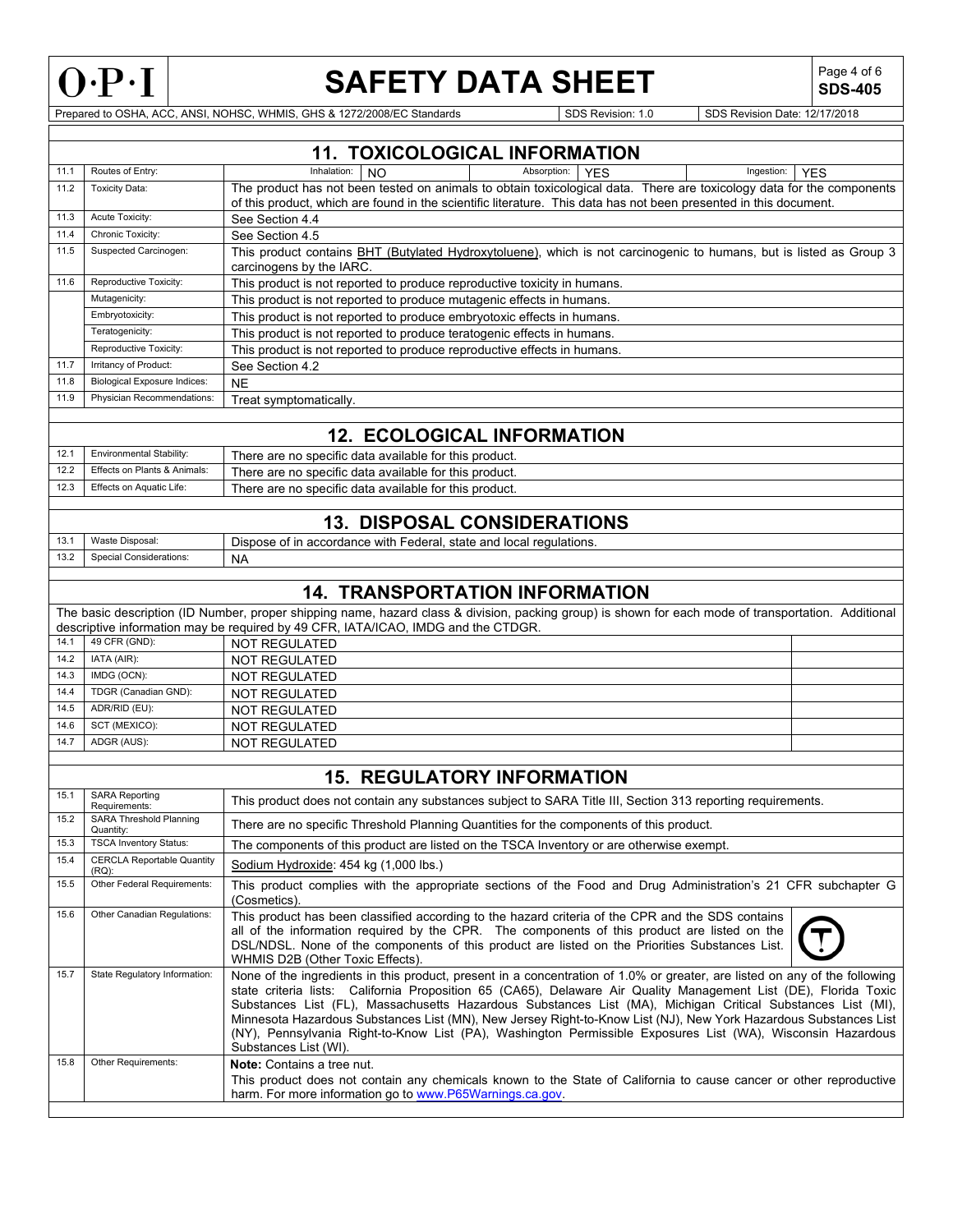

**SDS-405**

Prepared to OSHA, ACC, ANSI, NOHSC, WHMIS, GHS & 1272/2008/EC Standards Superintendent SDS Revision: 1.0 SDS Revision Date: 12/17/2018

|      |                      | <b>16. OTHER INFORMATION</b>                                                                                                                                                                                                                                                                                                                                                                                                                                                                                                                                                                                                                                                                                                        |
|------|----------------------|-------------------------------------------------------------------------------------------------------------------------------------------------------------------------------------------------------------------------------------------------------------------------------------------------------------------------------------------------------------------------------------------------------------------------------------------------------------------------------------------------------------------------------------------------------------------------------------------------------------------------------------------------------------------------------------------------------------------------------------|
| 16.1 | Other Information:   | <b>WARNING! MAY CAUSE AN ALLERGIC SKIN REACTION. CAUSES SERIOUS EYE IRRITATION.</b> Use only as<br>directed. If skin irritation or rash occurs, discontinue use immediately. If in eyes, rinse with water for several minutes.<br>Remove contact lenses if present and easy to do. Continue rinsing. If eye irritation persists or skin irritation persists,<br>seek medical advice/attention.<br><b>KEEP OUT OF REACH OF CHILDREN.</b>                                                                                                                                                                                                                                                                                             |
| 16.2 | Terms & Definitions: | See last page of this Safety Data Sheet.                                                                                                                                                                                                                                                                                                                                                                                                                                                                                                                                                                                                                                                                                            |
| 16.3 | Disclaimer:          | This Safety Data Sheet is offered pursuant to OSHA's Hazard Communication Standard, 29 CFR §1910.1200. Other<br>government regulations must be reviewed for applicability to this product. To the best of ShipMate's & OPI's knowledge,<br>the information contained herein is reliable and accurate as of this date; however, accuracy, suitability or completeness<br>is not guaranteed and no warranties of any type, either expressed or implied, are provided. The information contained<br>herein relates only to the specific product(s). If this product(s) is combined with other materials, all component<br>properties must be considered. Data may be changed from time to time. Be sure to consult the latest edition. |
| 16.4 | Prepared for:        | <b>OPI Products, Inc.</b><br>4500 Park Granada Blvd<br>$\mathbf{P} \cdot \mathbf{P}$<br>Calabasas, CA 91302 USA<br>Tel: +1 (818) 999-5112<br>http://www.opi.com                                                                                                                                                                                                                                                                                                                                                                                                                                                                                                                                                                     |
| 16.5 | Prepared by:         | ShipMate, Inc.<br>P.O. Box 787<br>Sisters, Oregon 97759-0787 USA<br><b>Mate</b><br>Tel: +1 (310) 370-3600<br>Dangerous Goods<br>Fax: +1 (310) 370-5700<br>Training & Consulting<br>http://www.shipmate.com                                                                                                                                                                                                                                                                                                                                                                                                                                                                                                                          |